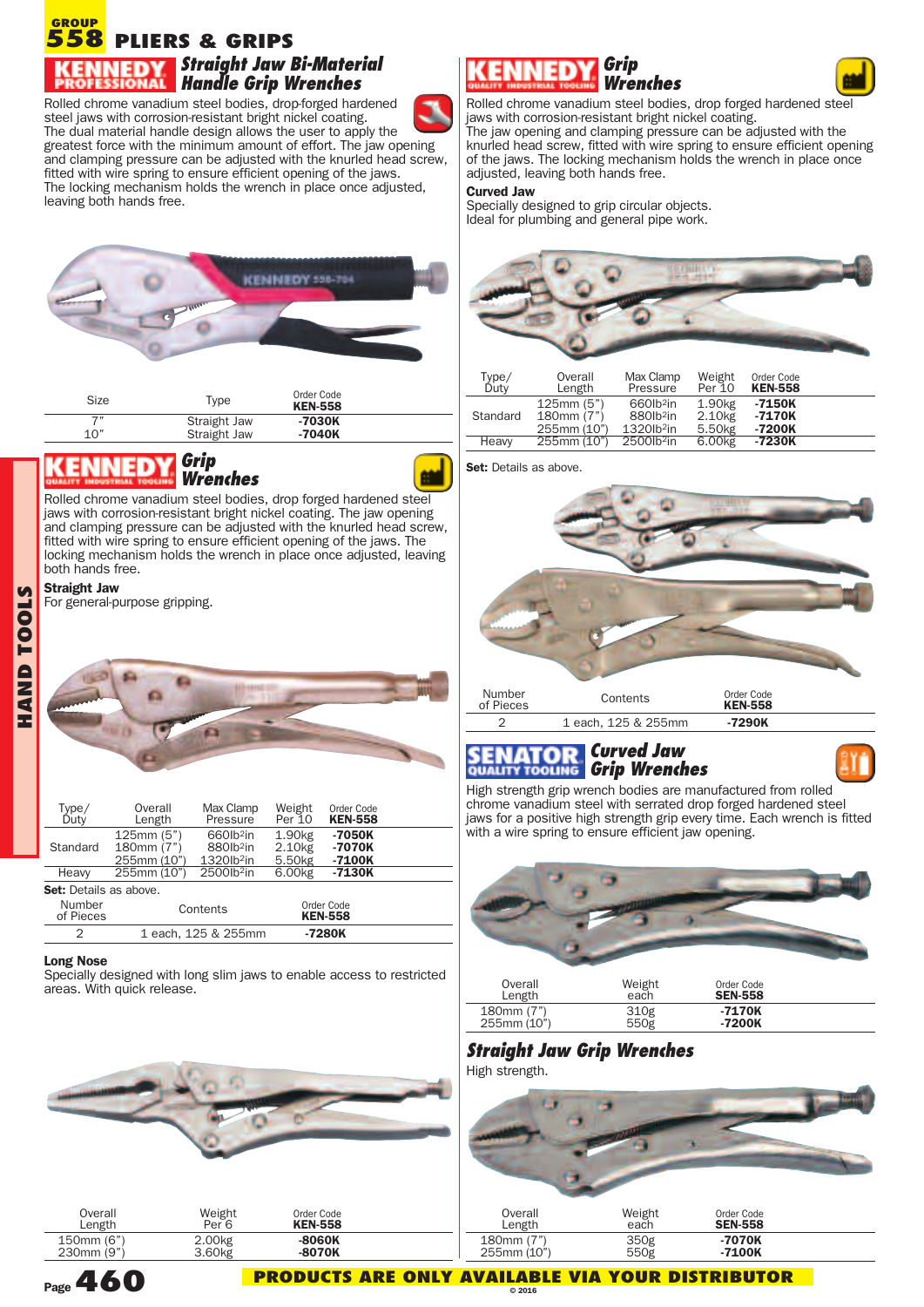

Long rounded jaws with smooth section. For pinching off hoses without serration and gripping small sections of pipes. Invaluable aid for brake repairs on cars.



| Diameter         | Overall | Weight | Order Code     |  |
|------------------|---------|--------|----------------|--|
| Capacity         | Length  | each   | <b>KEN-558</b> |  |
| 30 <sub>mm</sub> | 235mm   | 380g   | $-8180K$       |  |

### *Self-Levelling Grip Wrenches*

The two knurled swivel pads ensure fully flat contact with the workpiece at the clamping point. Suitable for clamping tapered surfaces without slippage. Narrow jaw profile allows use in areas of confined access and where C-clamps cannot reach.



| Capacity  | Overall           | Weight | Order Code     |  |
|-----------|-------------------|--------|----------------|--|
| (mm)      | Length            | each   | <b>KEN-558</b> |  |
| 45        | 235mm             | 640g   | $-8460K$       |  |
| $0 - 100$ | 300 <sub>mm</sub> | 790g   | -8480K         |  |

### *Grip Holder*

Can be used as a normal C-type clamp or converts most 10"/12" grip wrenches into a versatile portable vice. Steel frame with butterfly adjustment screw and swivel

clamping pad. **Capacity:** <sup>0</sup> - 63mm. **Overall length:** 110mm. **Grip wrench not included.**



#### *Long Jaw Grip Wrenches*





## *Ideal Grip Wrench*



**H A N D T O O L S**

**GROUP**

Heavy duty chrome vanadium. With quick release. Two staged curved jaw design ideal for gripping small and large diameters. Particularly suited to gripping rounded off nuts and circular shaped objects.



# *Parallel Plus Grip Wrench*

255mm (10") 600g **-7270K**

Heavy duty chrome vanadium. With quick release. Self-adjusting lower jaw swivels into place. Grips squares, hexagons.



# *Multi-Purpose Grip Wrench*

The jaw configuration allows straight, curved and convex shapes to be gripped.



| Capacity | Overall | Weight | Order Code     |  |
|----------|---------|--------|----------------|--|
| (mm)     | Length  | each   | <b>KEN-558</b> |  |
| $0 - 63$ | 235mm   | 630g   | $-8040K$       |  |

# *Flat & Convex Grip Wrench*

The convex jaw shape allows clearance around small obstacles and the broad jaw profile ensures that flat workpieces are clamped securely.



**Page461**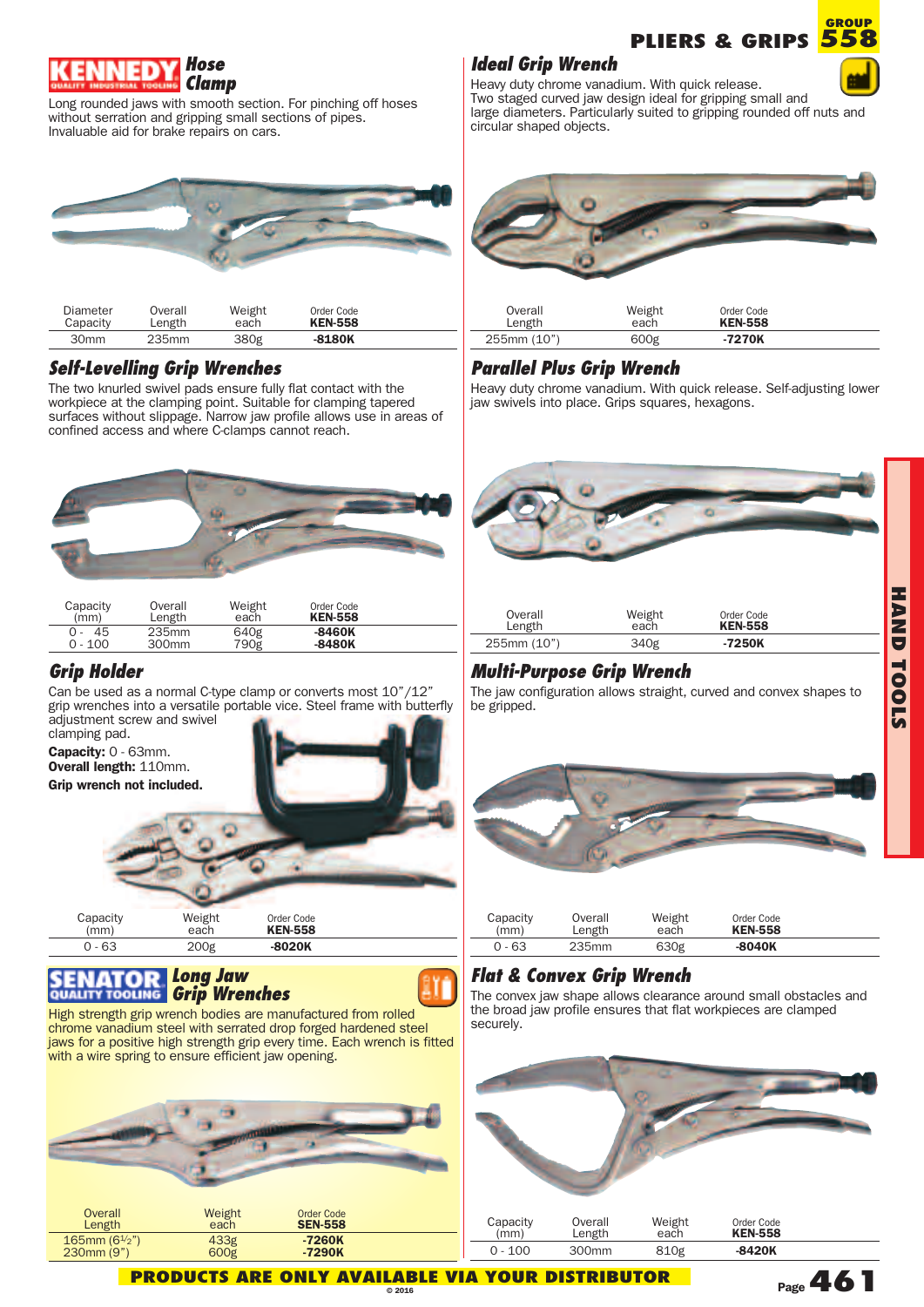**PLIERS & GRIPS 558 GROUP** *Sheet Metal Clamp*

The wide jaws distribute the clamping force evenly to prevent damaging the workpiece being handled.



### *Welder's Clamp*



body panels and sills, with split jaws to allow maximum visibility and access to the working area when welding.

| Overall          | Weight | Order Code     |  |
|------------------|--------|----------------|--|
| Length           | each   | <b>KEN-558</b> |  |
| $280$ mm $(11")$ | 790g   | $-8000K$       |  |

# *Locking C-Clamps*

**OLS**

| $\mathbf{C}$     |                                         |                                                                     |                                | Wide and deep jaw profile,<br>clears obstacles to firmly clamp sections<br>that a normal grip wrench cannot. |  |
|------------------|-----------------------------------------|---------------------------------------------------------------------|--------------------------------|--------------------------------------------------------------------------------------------------------------|--|
| A<br>N<br>H<br>H |                                         |                                                                     |                                | <b>Ouick</b><br><b>Release</b><br>Lever                                                                      |  |
|                  | Capacity<br>(mm)                        | Overall<br>Length                                                   | Weight<br>each                 | Order Code<br><b>KEN-558</b>                                                                                 |  |
|                  | 60<br>$0 - 100$<br>0 - 260<br>$0 - 400$ | 165mm $(6\frac{1}{2})$<br>300mm (12")<br>460mm (18")<br>600mm (24") | 240g<br>890g<br>1300g<br>145Kg | -9270K<br>$-9280K$<br>-9290K<br>-9300K                                                                       |  |

# *Locking C-Clamps - Swivel Pads*



# *Axial Grip Wrenches*

For auto body repair and steel fabrication. Chrome steel body with narrow profile jaws for confined areas. Straight line jaw motion allows clamping through holes. Push button release for one-handed clamp releasing. No provisional (or track) welding required to hold auto body parts for assembly.

#### **Flanged Lap Joint Clamp**

Clamps two flanged adjacent joints.

**Jaw width:** 18mm. **Throat depth:** 7mm.



| Capacity | Length            | Weight | Order Code     |  |
|----------|-------------------|--------|----------------|--|
| (mm)     | (mm)              | each   | <b>KEN-558</b> |  |
| 0 - 15   | 210mm $(8^{1/2})$ | 470g   | $-9240K$       |  |

#### **Flanged, Lap & Adjacent Joint Clamp**

Clamps two flanged and adjacent joints.

**Jaw width:** 45mm.

**Throat depth:** 25mm.



| Capacity | Overall                | Weight | Order Code     |  |
|----------|------------------------|--------|----------------|--|
| (mm)     | Length                 | each   | <b>KEN-558</b> |  |
| 0 - 10   | 210mm $(8\frac{1}{2})$ | 550g   | $-9210K$       |  |

#### **Lap & Spot Weld Joint Clamp**

The 'W' shaped jaw allows four consecutive spot welds without moving the tool.

**Jaw width:** 57mm.

**Throat depth:** 36mm.



0 - 12 195mm (73/4") 542g **-9220K**

**Lap Joint Clamp**

Clamps two lap joints.

**Jaw width:** 18mm.



#### **Angle Clamp**

Clamps two sheet metal pieces of the same thickness at 90° to one another.

**Jaw width:** 50mm. **Throat depth:** 15mm.